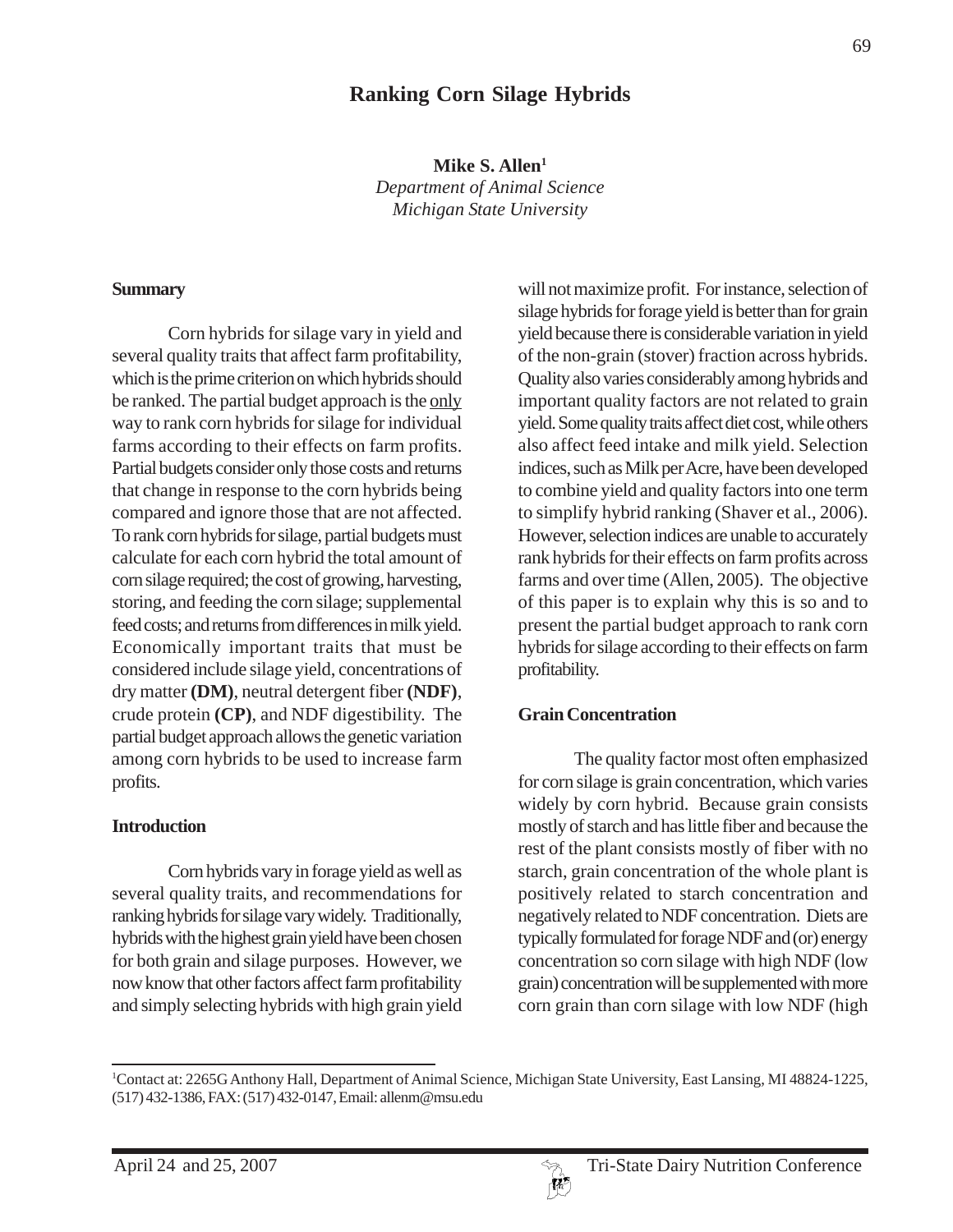grain) concentration. The resulting diets will vary in cost depending upon the costs of corn silage and corn grain. Because properly formulated diets with corn silages varying in grain concentration will have the same forage NDF and energy concentrations, feed intake and milk yield will not be affected. Therefore, the relationship between grain (or NDF) concentration and farm profitability is related only to the cost of corn silage and corn grain. Selection indexes cannot accurately rank hybrids varying in grain concentration for their effects on farm profits because the cost of growing or purchasing corn silage and corn grain varies greatly from farm-tofarm and over time.

The recent increase in corn prices because of increased demand for ethanol production greatly changed the relative ranking of hybrids for farm profitability. Corn grain prices have more than doubled in most markets in the last year or so, while the cost of growing corn silage has increased to a much less extent. Because the price per unit of DM of corn grain was actually less than the cost of producing corn silage on some farms in previous years, it was more profitable for those farms to choose a hybrid with less grain and more fiber. However, the dramatic increase in corn grain prices has changed the situation dramatically, and few farms would find this to be the case in 2007.

#### **Calculate the True Cost of Corn Silage**

To rank corn silage hybrids accurately, it is essential to know the cost of corn silage and corn grain. While corn grain is easily transported and has well established pricing, corn silage is normally produced on the farm because it is difficult and expensive to transport. While ranking hybrids is relatively simple for the few farms that purchase both corn grain and corn silage, it is more difficult for those that grow corn silage because few producers know how much it costs to produce corn silage on their farm. The cost to grow, harvest, store, and feed corn silage varies greatly across farms. This

variation, as well as the variation in the relative price of corn grain to corn silage over time, precludes the use of selection indexes from ranking corn hybrids accurately for effects on farm profitability.

### **Fiber Digestibility**

Another factor that varies by corn hybrid and has a large effect on farm profitability is in vitro NDF digestibility **(IVNDFD)** of corn silage. We reported that enhanced IVNDFD significantly increased DM intake and milk yield of dairy cows in a statistical analysis of treatment means across a wide range of forages reported in the literature (Oba and Allen, 1999b). A one-unit increase in IVNDFD measured in vitro or in situ was associated with a 0.55 lb increase in 4% fat-corrected milk. Normal commercial corn hybrids vary by ~5 percentage units of IVNDFD when averaged over many growing environments, and the brown midrib mutants increase this variation by another ~5%. These relatively small differences in IVNDFD can have large effects on animal performance; a 5-unit difference in IVNDFD among corn hybrids should result in a difference in milk yield of 2.75 lb/day per cow. We recently validated this relationship using data from experiments published since that study (Oba and Allen, 2005); the relationship between IVNDFD and milk yield was similar to that previously reported.

The effects of enhanced IVNDFD of corn silage on feed intake and milk yield is dependent upon the amount of corn silage in the diet; response increases as the proportion of corn silage as a percentage of the forage NDF increases. In addition, response is greater for cows with high milk yield (Oba and Allen, 1999a); high producing cows with feed intake limited by gut fill respond much more than low producing cows with feed intake limited by metabolic mechanisms. Therefore, effects of IVNDFD on farm profits vary greatly from one farm to the next and cannot be considered by selection indexes; effects are greater for herds with high milk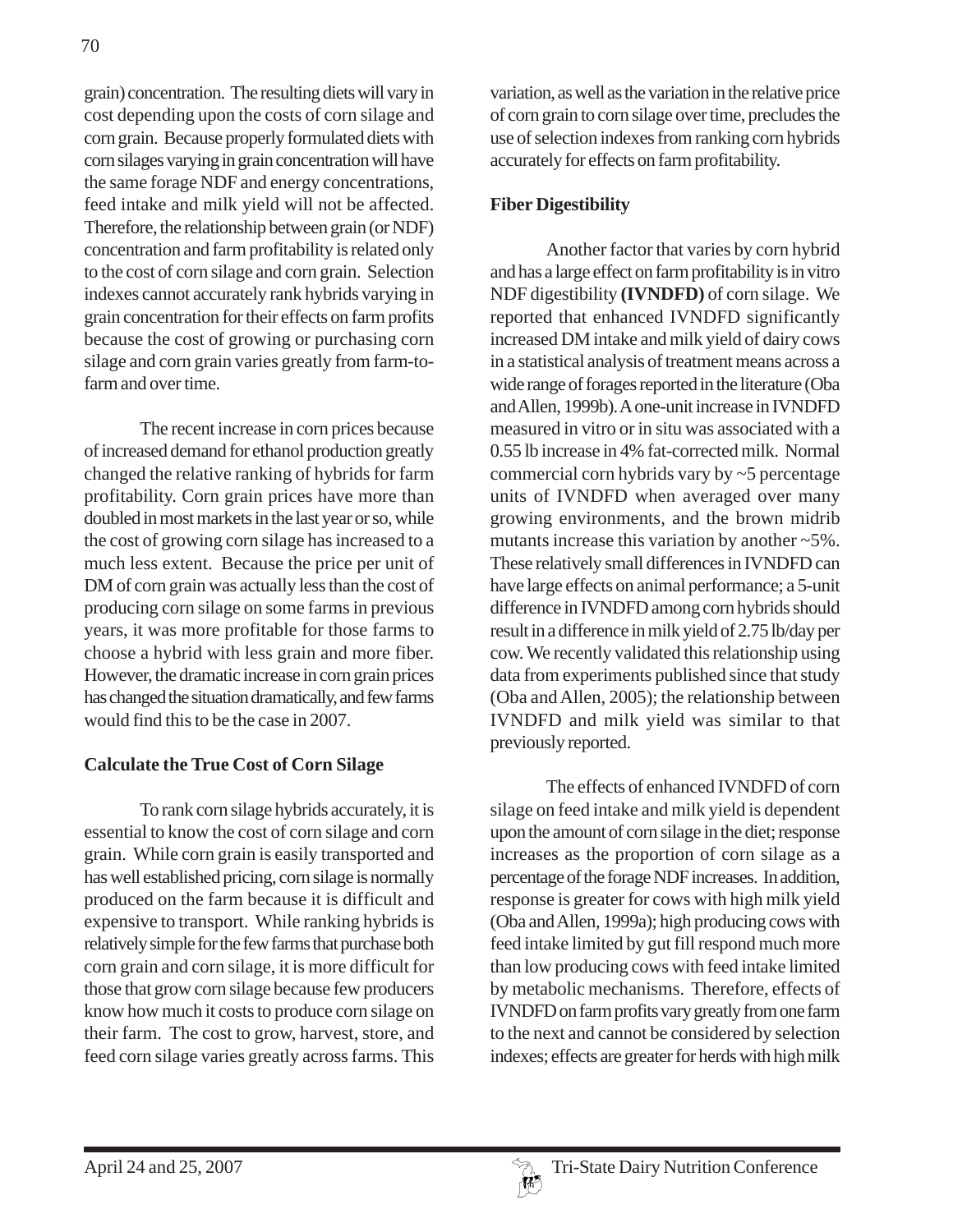yield, those that feed the silage to more lactating cows, and those that feed more corn silage as a proportion of the total forage.

### **Protein**

The CP concentration of corn silage varies across hybrids by ~1.2 percentage units. Forages are supplemented with high protein concentrates, such as soybean meal, to increase the protein concentration of ruminant diets, and corn hybrids with high protein concentrations require less supplemental protein, lowering feed costs. Corn silages with different composition can be supplemented with corn grain and soybean meal to have nearly identical concentrations of NDF, starch, and CP. Differences in protein concentration, like differences in concentrations of NDF and starch, affect diet cost, but not animal performance, in properly formulated diets.

### **Starch Digestibility**

Starch is located in the endosperm of corn grain, and endosperm type, floury or vitreous, affects starch digestibility; starch in vitreous endosperm is less digestible than starch in floury endosperm. The vitreous fraction of the endosperm is affected by genetics and increases with maturity at harvest and ranges from 0 to >60% for dry corn (less for corn silage that is harvested earlier). While starch digestion affects feed intake and milk yield, it is not possible to attribute this effect exclusively to corn hybrid because, although there is a genetic component, its effects are highly dependent upon management, such as maturity at harvest, kernel processing, and time since ensiling before feeding. In addition, supplementation with other grains affects production response; corn silage with highly fermentable starch should be supplemented with a less fermentable starch source than corn silage with less fermentable starch. Therefore, while starch digestion is affected by corn hybrid, it is not possible to relate starch characteristics of corn hybrids to

animal performance. However, hybrids with highly vitreous endosperm should be avoided for corn silage because of their potential effects on feed costs and animal performance.

#### **Partial Budget Approach**

All economically important traits that vary by hybrid for corn silage production can be considered using a partial budget for the farm. Calculations include only those costs and returns that change in response to the corn hybrids being compared, and ignore those that are not affected. Input variables include data about the specific hybrids and the individual farm, as well as market information that varies over time, and the output is an estimate of the profitability one hybrid compared to another.

#### **Corn Picker**

CornPicker for Silage is a Microsoft Excel spreadsheet that calculates a partial budget for the effect of a change in corn hybrids for silage on farm profits by comparing one hybrid (Challenger) to another (Defender; your current favorite or a reference standard). See Allen (2006) for a more detailed description of CornPicker than appears here. Hybrid inputs include yield of DM, concentrations of NDF and CP, IVNDFD, and seed cost. The calculations are as follows:

- 1. Total corn silage needs from the hybrids compared for the entire farm,
- 2. Cost of corn silage produced from each hybrid including seed, production, harvest, storage, and land costs,
- 3. Adjustment for difference in cost of supplemental corn grain and soybean meal because of differences in concentrations of NDF (or starch) and CP,
- 4. Value of differences in milk yield and feed intake because of difference in IVNDFD,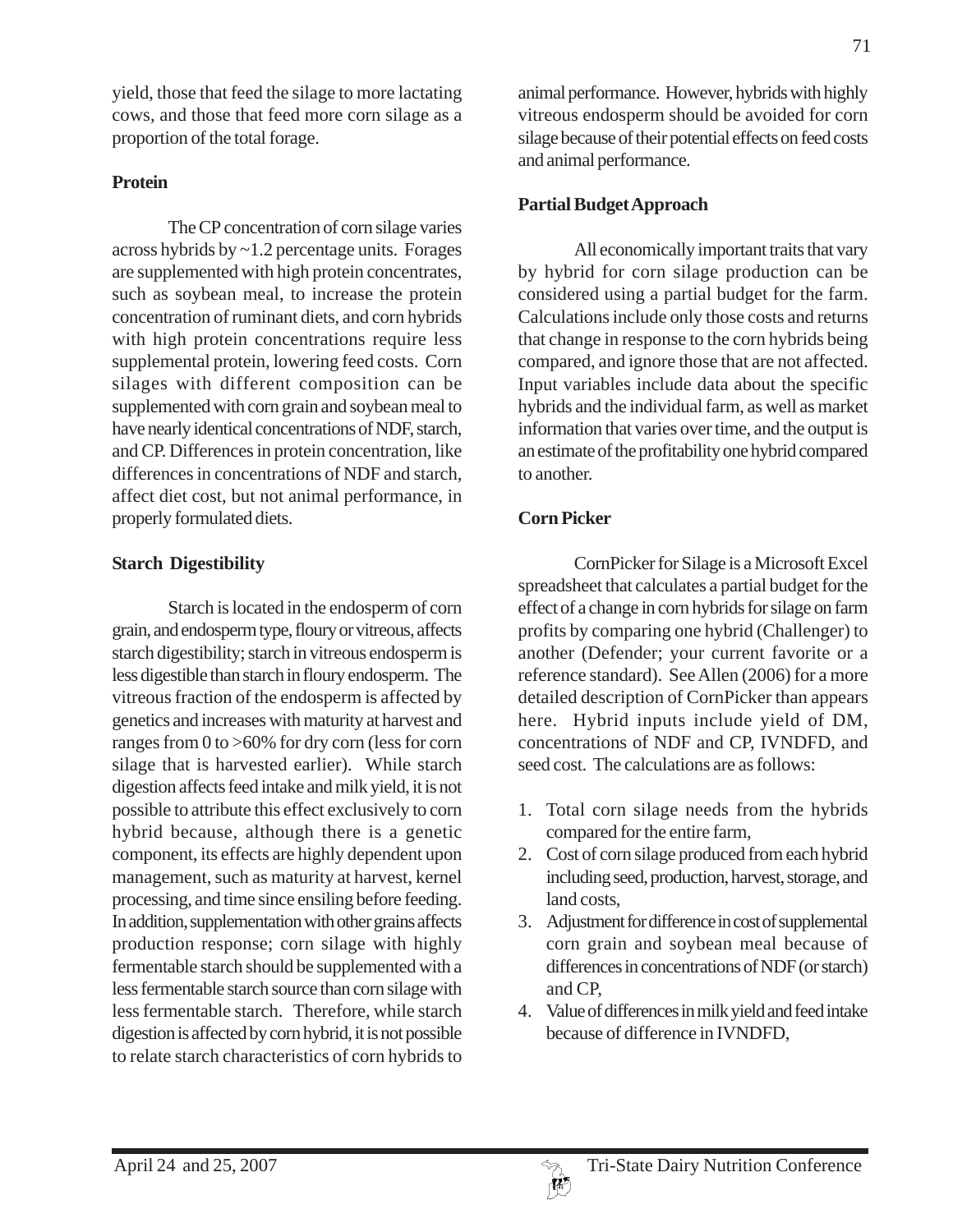- 5. The number of acres of land required for each hybrid, and
- 6. The total cost of corn silage plus/minus adjustments for Challenger compared to cost of corn silage for Defender.

### *Corn silage required*

A partial budget analysis for corn hybrid selection needs to account for all corn silage consumed by different groups of animals on the farm. CornPicker calculates corn silage intake for up to three lactating cow groups (e.g. fresh, higher producing, and lower producing), up to two dry cow groups (e.g. far-off, and close-up), and up to two heifer groups (e.g.  $< 12$  months, and  $> 12$ months). Within a group, corn silage intake depends on the number of animals in the group and corn silage intake per animal. CornPickercalculates corn silage intake per animal considering farm-specific inputs, such as DM intake, forage NDF concentration of the diet, the fraction of forage NDF from corn silage, and the NDF concentration of the corn hybrids being compared. Forage NDF concentration is used to calculate the corn silage concentration in diets because forage NDF limits feed intake, and diets are normally formulated to the same or similar forage NDF concentrations.

## *Cost of corn silage*

Some of the costs of producing corn silage, such as those for seed, fertilizer, lime, insecticide, herbicide, irrigation, fuel, labor, insurance, interest, etc., are more obvious than others. These costs are actually a minor fraction of the total costs of producing corn silage. Machinery (fixed costs and repairs) must be included as well as harvest and storage costs. Storage costs vary widely and include the cost of the structure, as well as filling, packing, covering, and removing the silage. Horizontal silos generally cost less per unit of silage than vertical silos, and large silos cost less per unit of silage than small silos. Corn silage is more acidic than other

silages which decreases the life of concrete silos, and storage is costly for corn silage because silos are often filled only once per year. The opportunity cost of the land must also be included: if the land isn't used to produce corn silage, what could it be rented for? Lastly, shrinkage and spoilage must be included which also vary widely and have a large effect on the price of corn silage fed.

#### *Adjustments*

Once the total costs of producing corn silage from the Defender and Challenger hybrids have been calculated, cost adjustments must be made for differences in supplemental feed and milk yield. Differences in concentrations of NDF and CP between hybrids affect the amount of corn grain and soybean meal fed per year, and differences in IVNDFD affect annual milk yield and feed intake of lactating cows. CornPicker accounts for these differences by adjusting (credit or debit) the cost per year of the Challenger hybrid relative to the Defender hybrid.

#### *Supplementation*

Annual amounts of CP supplied from each hybrid are calculated as total corn silage DM fed multiplied by the CP percentage of each hybrid. Differences in amounts of CP supplied per year for the two hybrids are converted to soybean meal equivalents and then multiplied by the price of soybean meal (48% CP, user input) to get the value of the protein adjustment for the Challenger hybrid. This might be a positive or negative amount, depending upon the differences in yield and CP concentrations of the two hybrids. Difference in the amount of corn grain fed per year between hybrids is calculated as the difference in corn silage DM fed per year minus the difference in soybean meal required (because soybean meal replaces some corn grain). The financial value of this difference is then calculated by multiplying by the price of dry ground corn delivered to the farm.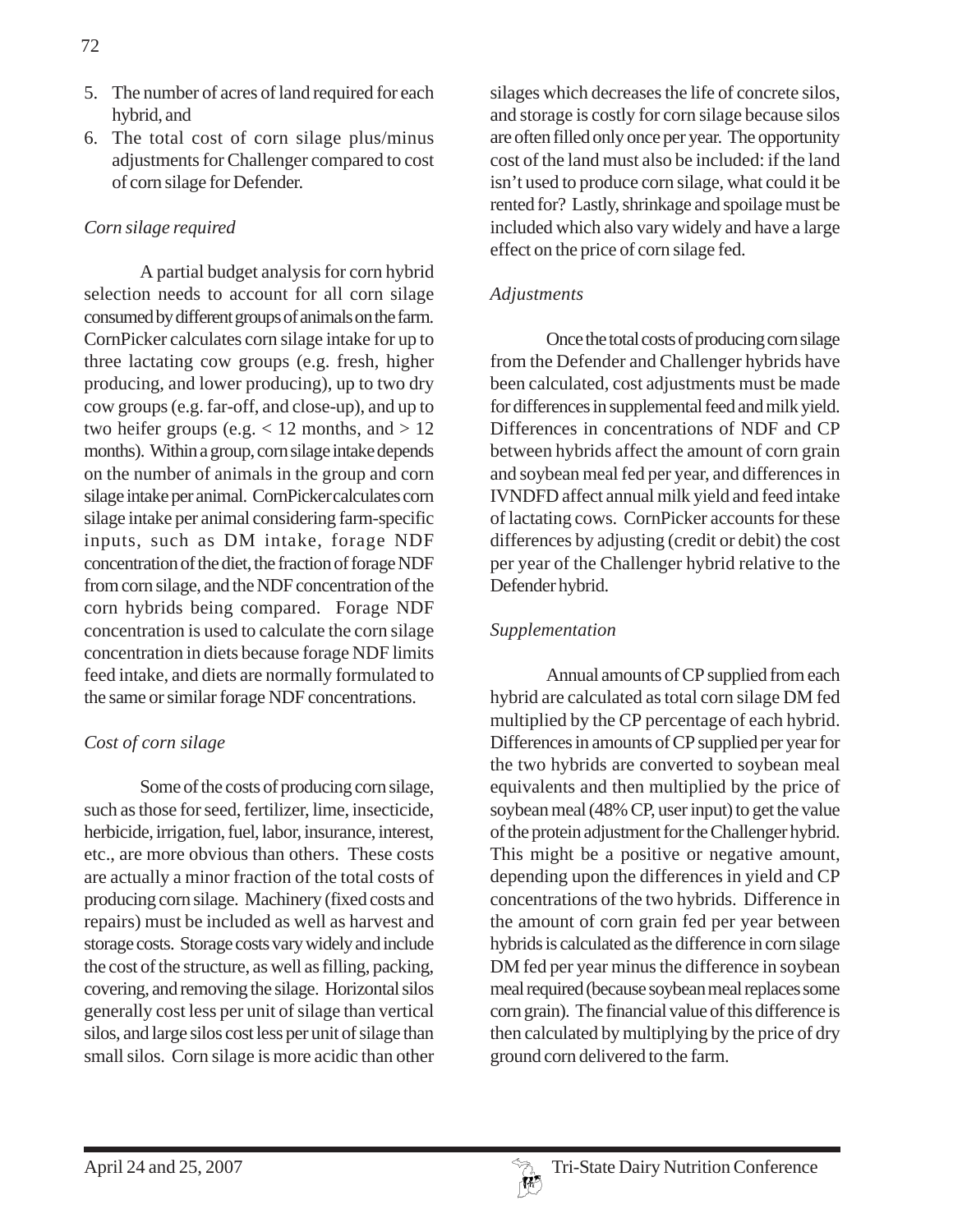CornPicker adjusts the cost of the Challenger hybrid for changes in expected milk yield and feed intake of lactating cows based on differences in IVNDFD between the two hybrids. The percentage unit difference in IVNDFD between hybrids is multiplied by 0.55 (user input by cow group) to get the expected difference in 4% fatcorrected milk yield per cow per day for the two hybrids. This value is adjusted linearly for the corn silage NDF as a proportion of the total forage NDF and multiplied by the number of lactating cows and 365 days per year to get the difference in milk yield per year, which in turn, is multiplied by the adjusted milk price (user input) to adjust the cost of the Challenger hybrid. When the Challenger has higher IVNDFD than the Defender, this amount is subtracted from the cost and vice versa. Greater milk yield with enhanced IVNDFD is because of greater feed intake, so the partial budget must account for increased feed costs. The marginal increase in feed intake per lb of 4% fat-corrected milk is ~0.4 lb of DM. This is multiplied by the cost of the diet (user input by cow group) to adjust for the difference in feed intake to support the milk yield difference.

# *Land required*

The amount of land required for corn silage production per year is calculated as the amount of corn silage DM required as described above, which is adjusted for shrink, spoilage, and feed refusals (user inputs) and divided by the DM yield of the corn hybrids. Differences in the amount of land required between hybrids is dependent upon DM yields and NDF concentrations.

# *Partial budget cost*

CornPicker compares the adjusted annual cost of corn silage from the Challenger hybrid per year to the annual cost of production of corn silage

from the Defender hybrid. The cost for the Challenger hybrid is the cost of production of the required amount of corn silage, which is adjusted (credit or debit) for the difference in feed costs and milk yield.

# **Sensitivity Analysis**

The sensitivity of farm profit response to changes in hybrid inputs varies depending upon inputs, such as the price of corn and soybean meal (Table 1). With the default response in milk yield of 0.55 lb/cow/day per unit of IVNDFD for all lactating cows, profitability is much more sensitive to IVNDFD than all other inputs, including yield, which is the next most sensitive input. Sensitivity to increased NDF concentration is highly dependent upon the price of corn, ranging from increased profits if the price is low (as it has been the last several years) to decreased profits if the price is high (as it is currently). Although corn silage contains low CP concentration, differences in protein affect profitability and must be considered. Seed price is the least sensitive of the corn hybrid inputs but also the most variable, varying over 100%.

# **Quality of Data**

Environmental conditions change from year to year and affect rankings for yield and quality traits; therefore, it is very important to use data for hybrids grown across different environments. Don't use data from just one location (such as your farm or a neighbor's farm) for this very important economic decision. Corn hybrid yield and quality information can be obtained from seed companies to compare within their product lines and from university corn hybrid testing programs such as the Michigan Corn Performance Trials (Thelen et al., 2006) to compare hybrids across companies. Although hybrid yield must be entered on a DM basis to account for differences in moisture that have no value, harvest moisture should also be similar for a fair comparison because maturity at harvest affects both yield and quality.

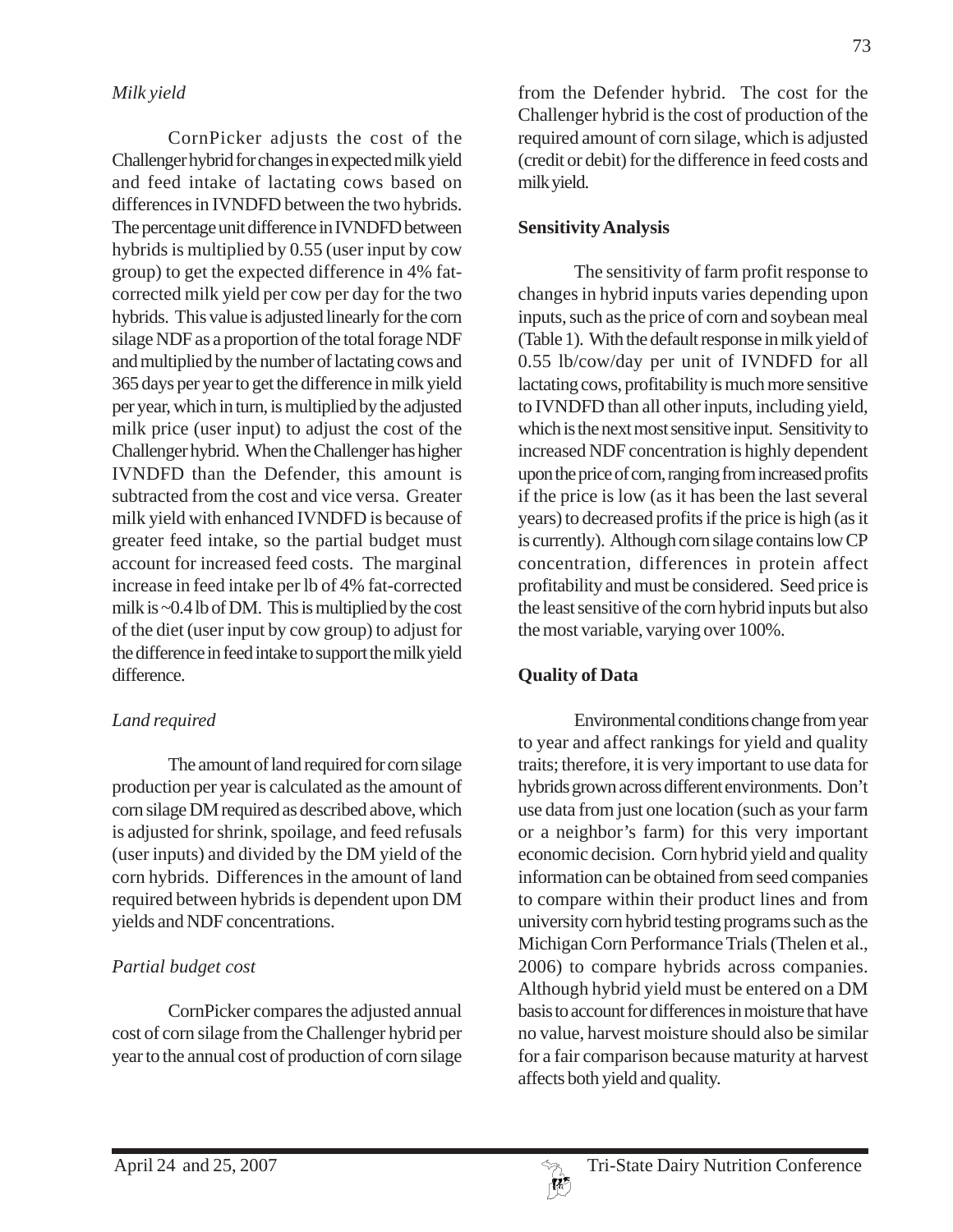### **Conclusion**

The partial budget approach employed by CornPicker accounts for economically important information related to corn hybrid selection that varies from farm to farm and over time. Selection indices that rank corn hybrids fail to consider many important differences among farms and should not be used because they may provide the wrong ranking for specific farms.

**Download CornPicker Excel spreadsheet at:** www.msu.edu/~mdr/cornpicker.html

#### **References**

Allen, M. 2005. Milk per acre: right for few, wrong for many. Michigan Dairy Review 10(3):1-4. July, 2005, Department of Animal Science, Michigan State University, East Lansing. www.msu.edu/user/mdr/reprints/July05/ MDR\_reprint\_july05\_milkperacre.pdf

Allen, M. 2006. CornPicker for silage: a partial budget approach. Michigan Dairy Review 11(1):1- 6. January, 2006, Department of Animal Science, Michigan State University, East Lansing. www.msu.edu/user/mdr/reprints/Jan06/ MDR\_reprint\_january06\_cornpicker.pdf

Oba, M., and M.S. Allen. 1999a. Effects of brown midrib 3 mutation in corn silage on dry matter intake and productivity of high yielding dairy cows. J. Dairy Sci. 82:135-142.

Oba, M., and M.S. Allen. 1999b. Evaluation of the importance of the digestibility of neutral detergent fiber from forage: effects on dry matter intake and milk yield of dairy cows. J. Dairy Sci. 82:589- 596.

Oba, M., and M.S. Allen. 2005. In vitro digestibility of forages. pp. 81-91 Proc. Tri-State Dairy Nutrition Conference, The Ohio State University, Columbus.

www.tristatedairy.osu.edu/Oba%20paper.pdf

Shaver, R., J. Lauer, J. Coors, and P. Hoffman. 2006. Milk2006 Excel spreadsheet. www.uwex.edu/ces/crops/uwforage/dec\_soft.htm

Thelen, K., K. Dysinger, and W. Widdecombe. 2006 Michigan Corn Hybrids Compared. Extension Bulletin E-431, Cooperative Extension Service, Michigan State University, East Lansing. www.css.msu.edu/varietytrials/corn/ 2006%20PDF/ New%202006%20Corn%20Bulletin.pdf